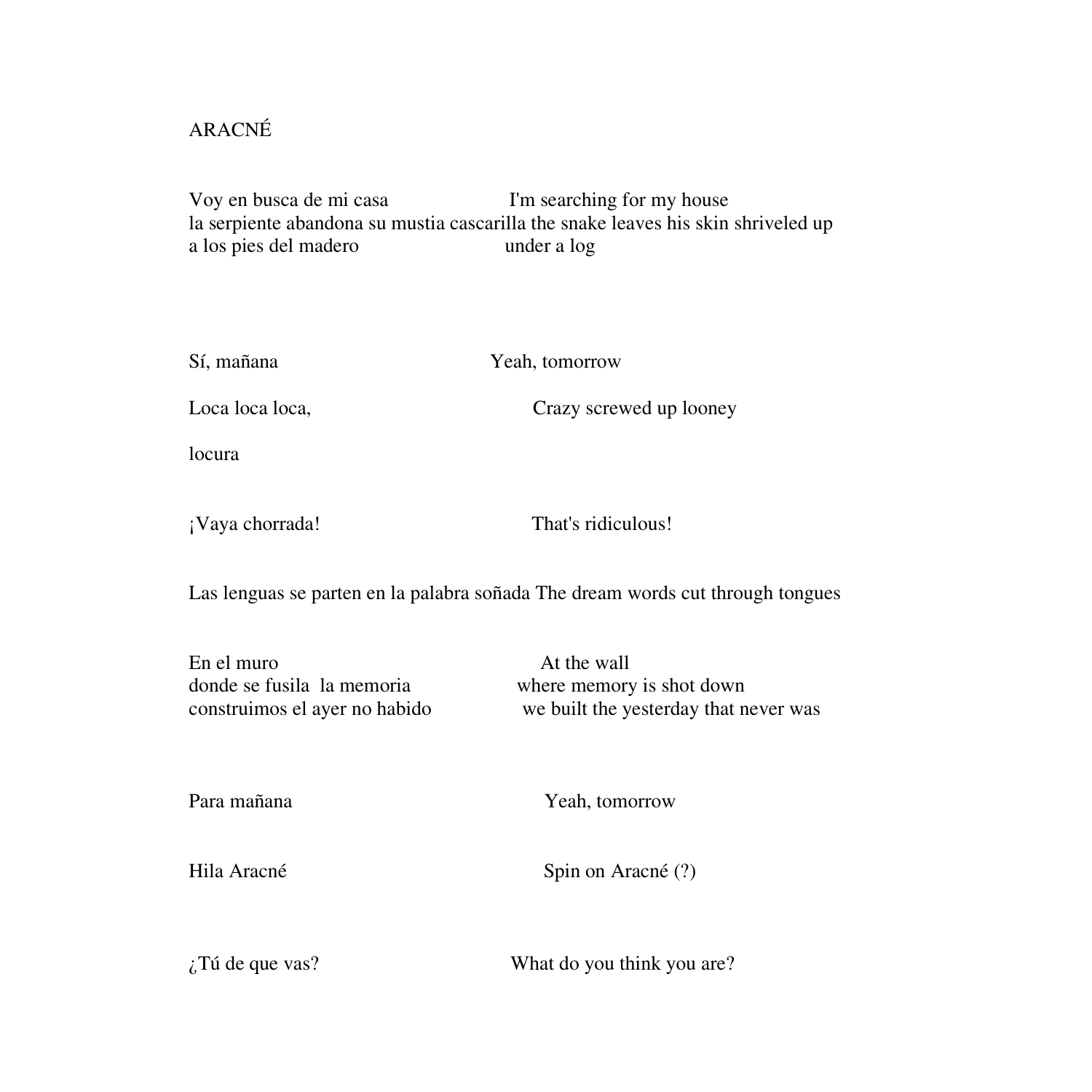| ¡Qué coñazo!                                       | What a pain in the ass!                              |  |
|----------------------------------------------------|------------------------------------------------------|--|
| ¿Por qué la vida ya no abraza y es de fácil huida? |                                                      |  |
| Why isn't life comforting any more                 | and easy to get out of?                              |  |
|                                                    |                                                      |  |
| Pobres, sencillos hijos                            | Children of the mother country                       |  |
| Voy en busca de mi casa                            | I'm searching for my house                           |  |
| que embadurnan al conquistador                     | they're going to tar and feather the<br>conquistador |  |
| con aceite de ladrillo                             |                                                      |  |
|                                                    |                                                      |  |
| Es lo que hay                                      | Take it or leave it                                  |  |
| Y soy                                              | Here I am                                            |  |
| en la ilusión                                      | with my hopes up                                     |  |
| Y en diciembre                                     | And in December                                      |  |
| y soy                                              | I am                                                 |  |
| los dulces copos de nieve                          | sweet snowflakes                                     |  |
| para blanquear la piel de sus hijos                | turning their kids' skin white                       |  |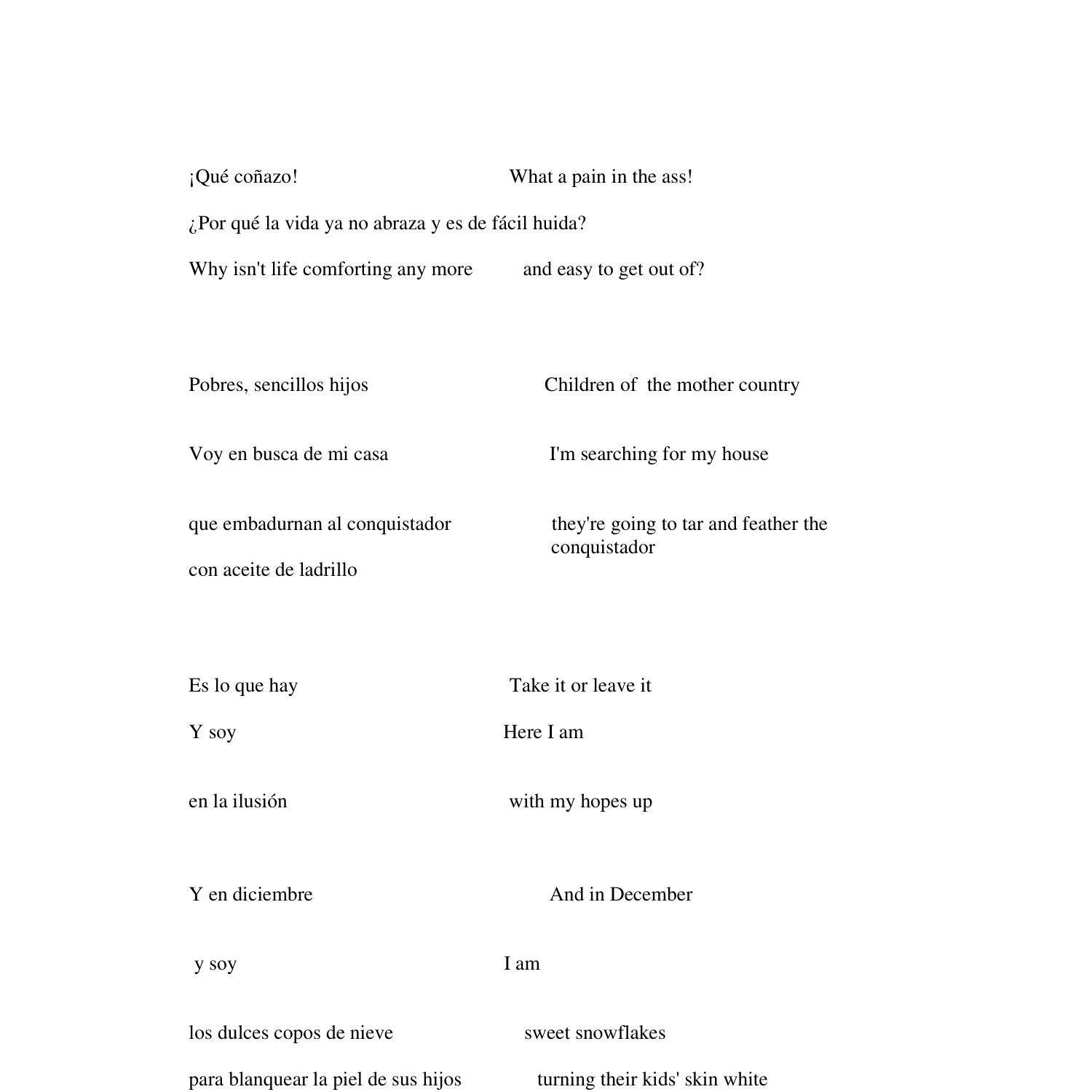| El beso besado de un sueño                                                                   | The kissed kiss of a dream                                                                           |
|----------------------------------------------------------------------------------------------|------------------------------------------------------------------------------------------------------|
| huelen rojo                                                                                  | smell red                                                                                            |
| No me lo creo                                                                                | I don't buy it                                                                                       |
| Sospecha de la noche empeñada<br>y del azul rizado<br>que teje filigranas de quebrados pasos | (Be) suspicious of the committed night<br>and the curly blue<br>which weaves filigrees of the broken |
| footsteps                                                                                    |                                                                                                      |
| la hembra solitaria                                                                          | the solitary female                                                                                  |
| sutiles tramas en la noche urde ella                                                         | subtle schemes in the night she plots                                                                |
| en el gesto inacabado del olvido                                                             | in the unfinished grimace of oblivion                                                                |
| No me lo creo                                                                                | I don't buy it                                                                                       |
| No es para tanto,                                                                            | It's not that bad,                                                                                   |
| Vale                                                                                         | Right                                                                                                |
|                                                                                              |                                                                                                      |

 $iY$ , donde están los locos? And where are the lunatics?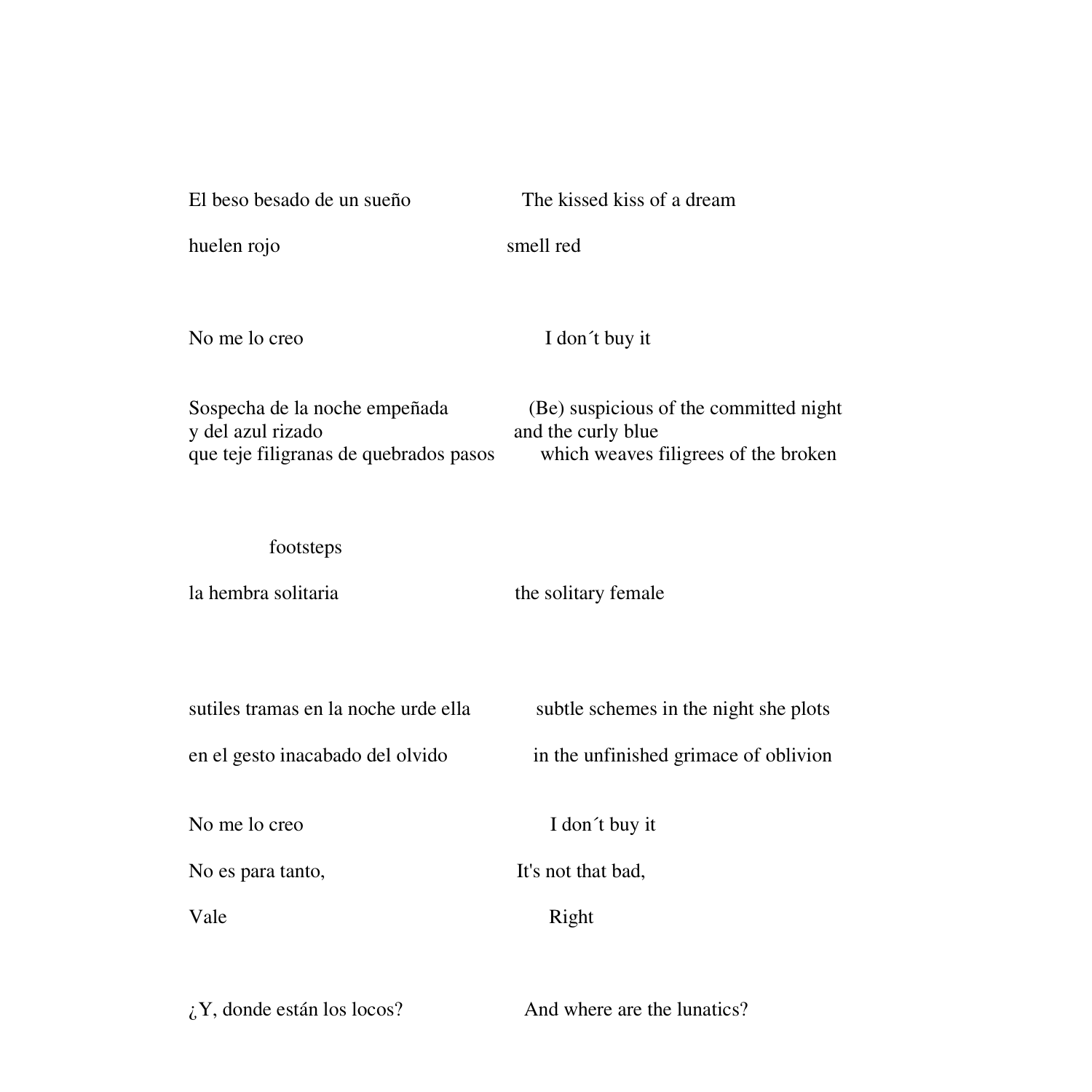muy familiar con el ordenador y una cerveza very familiar with the computer and a beer

que no son buenas costumbres those aren't good habits

¡La madre que la parió! Son of a bitch!

loca, loca looney

Sonrío y ja, ja I'm laughing, ha, ha

¡Bah!, búscate la vida! Uh! Solve your own problems!

Hila Aracné Carry on Aracne

¿Porque la vida ya no abraza y es de fácil huida? Why isn't life comforting any more and easy to get out of

Leo el diario y busco una película I read the paper and look for a film mejor que sea comedia it better be a comedy mejor si la risa es extranjera better if it's a foreign laugh